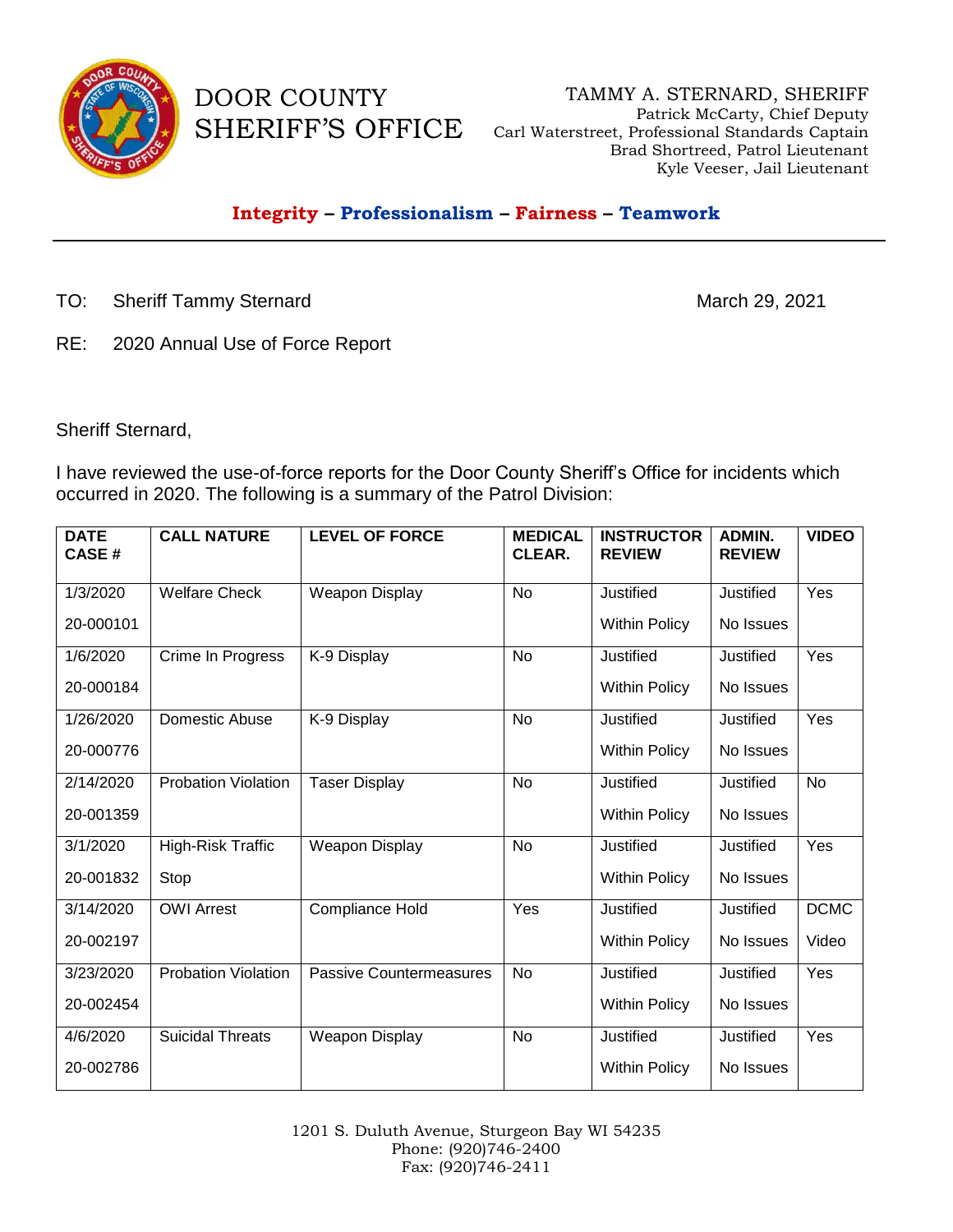| 4/12/2020  | <b>Suicidal Threats</b> | <b>Passive Countermeasures</b> | Yes | Justified            | Justified | Yes |
|------------|-------------------------|--------------------------------|-----|----------------------|-----------|-----|
| 20-002915  |                         | <b>Taser Display</b>           |     | <b>Within Policy</b> | No Issues |     |
| 4/28/2020  | Domestic Abuse          | K-9 Deployment                 | Yes | Justified            | Justified | Yes |
| 20-003303  |                         | <b>Weapon Display</b>          |     | <b>Within Policy</b> | No Issues |     |
| 6/27/2020  | <b>Suicidal Threats</b> | <b>Weapon Display</b>          | No  | Justified            | Justified | Yes |
| 20-005565  |                         | <b>Taser Display</b>           |     | <b>Within Policy</b> | No Issues |     |
| 9/30/2020  | <b>OWI Arrest</b>       | <b>Passive Countermeasures</b> | No  | Justified            | Justified | Yes |
| 20-010421  |                         |                                |     | <b>Within Policy</b> | No Issues |     |
| 11/3/2020  | Domestic Abuse          | <b>Passive Countermeasures</b> | No  | Justified            | Justified | No  |
| 20-011690  |                         |                                |     | <b>Within Policy</b> | No Issues |     |
| 11/16/2020 | Domestic Abuse          | <b>Weapon Display</b>          | No  | Justified            | Justified | Yes |
| 20-012160  |                         |                                |     | <b>Within Policy</b> | No Issues |     |
| 12/14/2020 | Crime In Progress       | Weapon Display                 | No  | Justified            | Justified | Yes |
| 20-012872  |                         |                                |     | <b>Within Policy</b> | No Issues |     |

The Patrol Division had 15 use-of-force incidents in 2020. Some of the incidents involved multiple deputies who utilized different levels of force. There were 4 incidents where passive countermeasures were used, one incident where a compliance hold was used, three incidents where a Taser was displayed, and 7 incidents where a weapon was displayed.

Three of the use-of-force incidents involved the K9 unit. Two of these incidents were K9 displays while the other was a K9 deployment where are barricaded subject, who was armed, was taken into custody after being bitten by the Door County Sheriff's Office K9.

Medical clearance was sought for three of the incidents. The first incident was where deputies used compliance holds during a blood draw for an uncooperative subject. Medical clearance was sought as a precautionary measure as the subject was being taken to jail after the blood draw, not because of the level of force used. In another incident, medical clearance was sought for a suicidal subject who sustained a self-inflicted injury, not because of the force used by deputies. Medical clearance was also sought for the armed subject was taken into custody after being bitten by the K9.

Five of the use-of-force incidents occurred while deputies were investigating a domestic violence complaint. Four of the use of force incidents occurred during welfare check/suicidal subject calls. Two of the use of force incidents occurred during OWI arrests. Two of the use-of-force incidents occurred when deputies were investigating probation violations. Two of the use-of-force incidents occurred when deputies were responding to crimes in-progress. One of the use of force incidents occurred during high risk traffic stops.

All of the incidents were reviewed by a State of Wisconsin certified Defense and Arrest Tactics (DAAT) instructor and they were all determined to the justified and within departmental policy.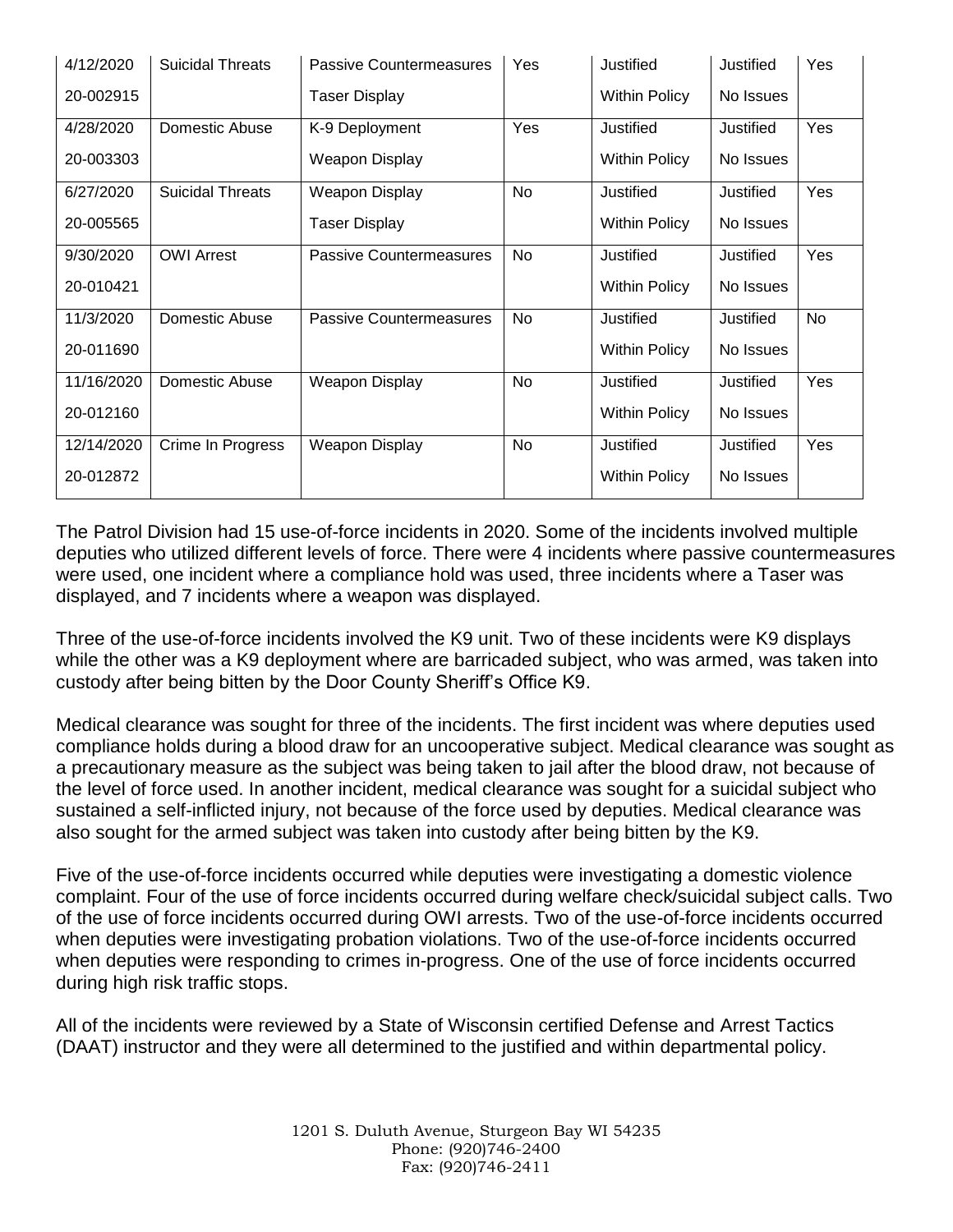In 2020, Door County Sheriff's Office deputies handled 7,361 calls for service according to the Spillman Records Management System. 15 of these incidents or .204% resulted in a use of force.

In 2020, 8 deputies completed the 40-hour Crisis Intervention Training. The entire Patrol Division is CIT trained with the exception of 2 deputies. Moving forward, new patrol deputies will attend this training during the field training process or shortly after completing it. The Door County Sheriff's Office was approved to add a patrol position in 2021 entitled Mental Health Community Engagement Deputy. This deputy is scheduled to attend a Practical De-escalation Tactic and Critical Decision Making Instructor course in August of 2021.

| <b>DATE</b> | <b>INCIDENT NATURE</b> | <b>LEVEL OF FORCE</b>     | <b>MEDICAL</b><br>CLEAR. | <b>INSTRUCTOR</b><br><b>REVIEW</b> | <b>ADMIN.</b><br><b>REVIEW</b> | <b>VIDEO</b> |
|-------------|------------------------|---------------------------|--------------------------|------------------------------------|--------------------------------|--------------|
| 1/18/2020   | Self Harm              | <b>Empty Hand Control</b> | Yes                      | Justified                          | Justified                      | Yes          |
| 7695        |                        | <b>Restraint Chair</b>    |                          | <b>Within Policy</b>               | No Issues                      |              |
| 2/18/2020   | Combative Inmate       | <b>Empty Hand Control</b> | <b>No</b>                | Justified                          | Justified                      | Yes          |
| 7793        |                        |                           |                          | <b>Within Policy</b>               | No Issues                      |              |
| 3/8/2020    | Combative Inmate       | <b>Empty Hand Control</b> | Yes                      | Justified                          | Justified                      | Yes          |
| 7866        |                        |                           |                          | <b>Within Policy</b>               | No Issues                      |              |
| 9/5/2020    | Inmate Altercation     | <b>Empty Hand Control</b> | <b>No</b>                | Justified                          | Justified                      | Yes          |
| 8212        |                        | <b>Taser Display</b>      |                          | <b>Within Policy</b>               | No Issues                      |              |

The following is a summary for the Jail Division:

There were 4 use-of-force incidents in the Jail Division in 2020. All four incidents involved empty hand control. One of the incidents also involved the use of a restraint chair and another involved the display of a Taser.

One of the jail incidents occurred when a subject was attempting self-harm during the booking process. The subject intentionally fell to the ground and tried striking his head on the floor. This head banging continued when he was seated on the bench. This subject was placed in a restraint chair to keep him from harming himself. In another incident, jail staff used pressure points to control a combative inmate. In another incident, a deputy pushed an inmate to create some reactionary distance, when the inmate continued to come at the deputy, the deputy used a decentralization technique to put the inmate on the ground and control him. In the last incident, a Taser was displayed during an altercation between two inmates. The inmates complied with the deputy's direction and the Taser was not used.

All of the incidents were reviewed by a State of Wisconsin certified Principles of Subject Control (POSC) Instructor and they were all determined to be justified and within departmental policy.

In 2020, the Door County Jail had an average daily population of 44 inmates. This is significantly lower than the previous year when the average daily population was 80 inmates. This reduction is directly related to measure that were taken to minimize the population due to the COVID-19

> 1201 S. Duluth Avenue, Sturgeon Bay WI 54235 Phone: (920)746-2400 Fax: (920)746-2411